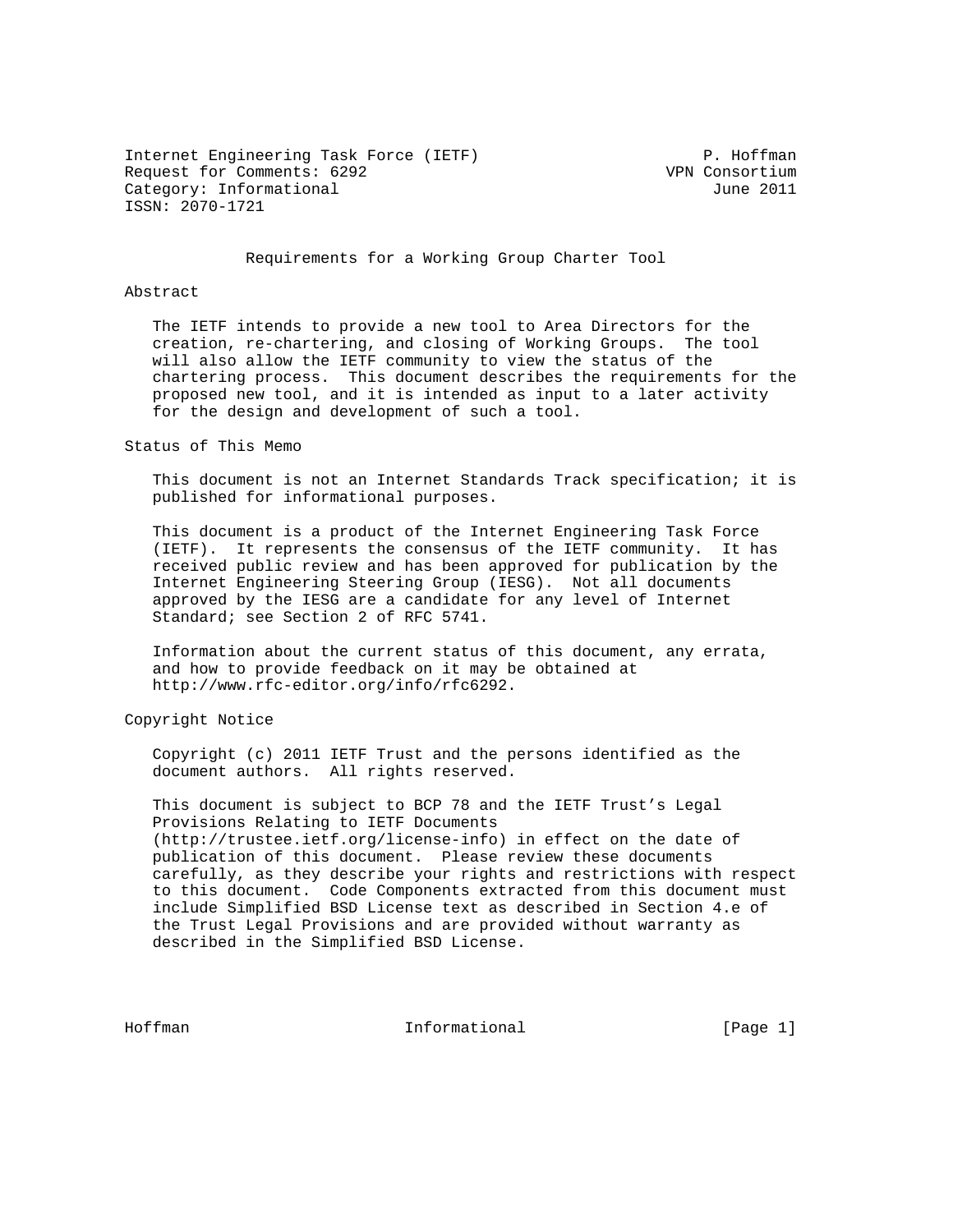# Table of Contents

|              |                                                          | 3   |
|--------------|----------------------------------------------------------|-----|
|              | WG Charter Process Overview                              | 3   |
|              |                                                          | 3   |
| 2.1.         |                                                          | 4   |
| 2.2.         |                                                          | 5   |
| 2.3.         | Naming of Charter Text Proposals                         | 5   |
| 2.4.         | Wording of Announcements                                 | 5   |
| 2.5.         |                                                          | 6   |
|              | 2.6. Initializing the Tool $\ldots$                      | 6   |
|              | 3. Creating and Rechartering WGs                         | 6   |
|              |                                                          | 6   |
|              | 3.2. Rechartering an Existing WG                         | 8   |
|              | 3.3. Ballots for Charter Approval                        | 9   |
|              | 4. Requesting the Closing of a WG                        | 9   |
|              | 5. Searching, Comparing, and Tracking Charters           | -9  |
| 5.1.         | Viewing and Searching the Charter Database               | - 9 |
|              | 5.2. Seeing Differences between Versions of Pre-Approval |     |
|              |                                                          |     |
|              | 5.3. Tracking Charters with an Atom Feed 10              |     |
| რ.           | Security Considerations 10                               |     |
| 7.           |                                                          |     |
| $\mathsf{R}$ |                                                          |     |
| 8 1          | Normative References 11                                  |     |
| 8.2.         | Informative References 11                                |     |

Hoffman Informational [Page 2]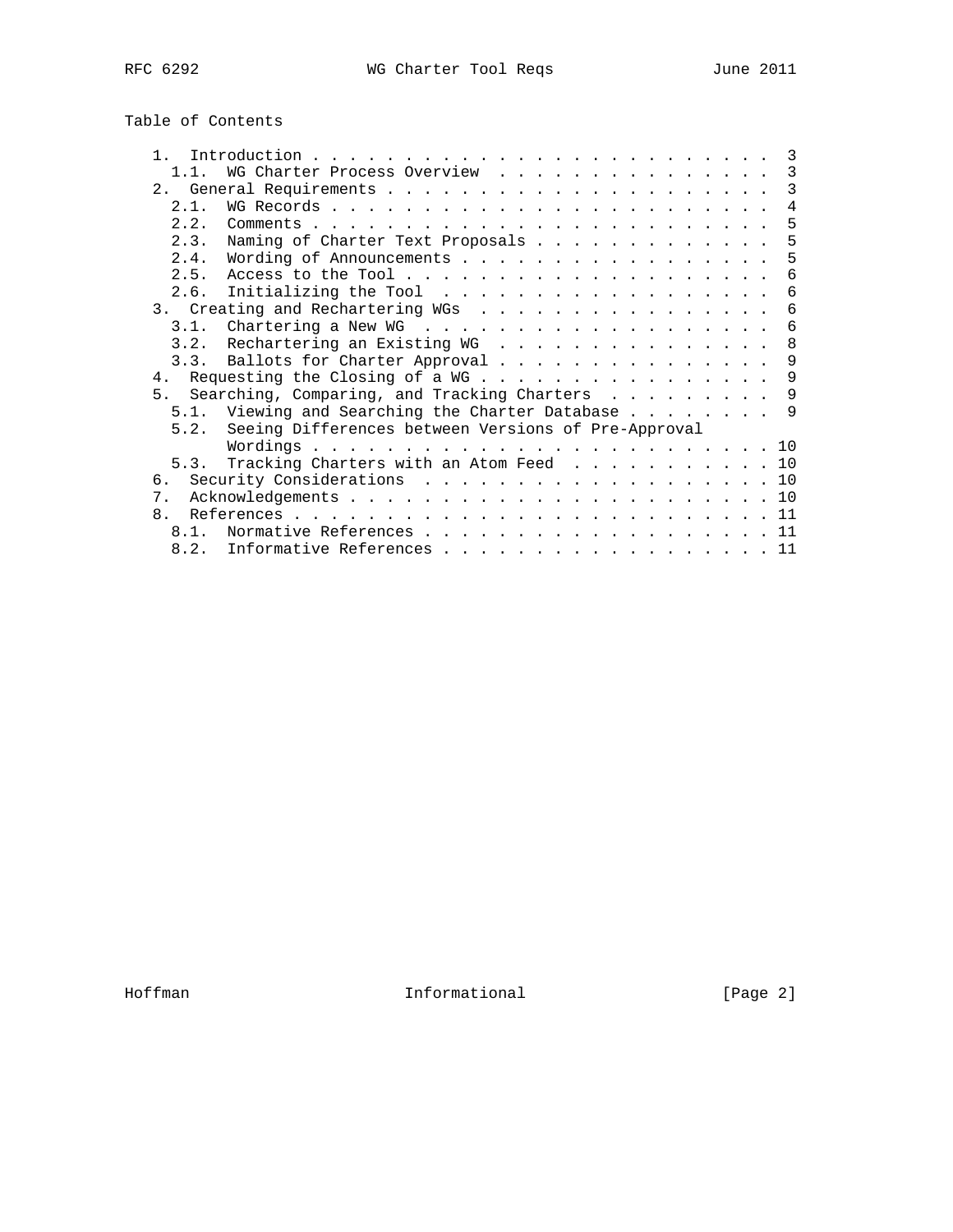# 1. Introduction

 [RFC2418] describes the guidelines and procedures for formation and operation of IETF Working Groups (WGs). Since the publication of RFC 2418 in 1998, the IETF has started many dozen new WGs, and has shut down many dozen. In that time, many WGs have had some (often dozens) changes to their charters.

 Today, virtually all of the tasks associated with creating, rechartering, and closing a WG are performed manually. An Area Director (AD) requests one of these actions by manually sending a message to the Secretariat's ticket system. A member of the Secretariat staff manually updates the internal Secretariat database and the IETF Datatracker, manually places the WG on the IESG teleconference agenda (when appropriate), and manually sends out all of the required messages and announcements.

 The IETF Administrative Oversight Committee (IAOC) would like to create a better tool for those tasks, and this document lists the requirements for such a tool. When complete, this document may be used to issue an RFP for the design and development of the tool. This document was prepared at the request of the IAOC.

#### 1.1. WG Charter Process Overview

 As described in [RFC2418], a key responsibility of the IESG is the creation, re-chartering, and closing of WGs. Creation and rechartering of WGs is a multi-step process that involves internal review of a draft charter by the IESG and IAB, an external review of the draft charter by the IETF community and by other standards bodies, and (likely) approval of a final charter by the IESG. The internal review by the IESG and IAB, and the external review by the IETF community, often result in revisions to the draft charter.

 Closing of a WG does not require review or approval by the IESG. Rather, a WG may be closed at the request of an AD, normally the Area Advisor for the WG.

 Note that the charter and recharter processes do not involve changing of WG milestones. A tool that handles milestone updates will likely be created in the future.

2. General Requirements

 The tool described here holds records for new WGs that are being considered as well as for all WGs whose charter are under review.

Hoffman Informational [Page 3]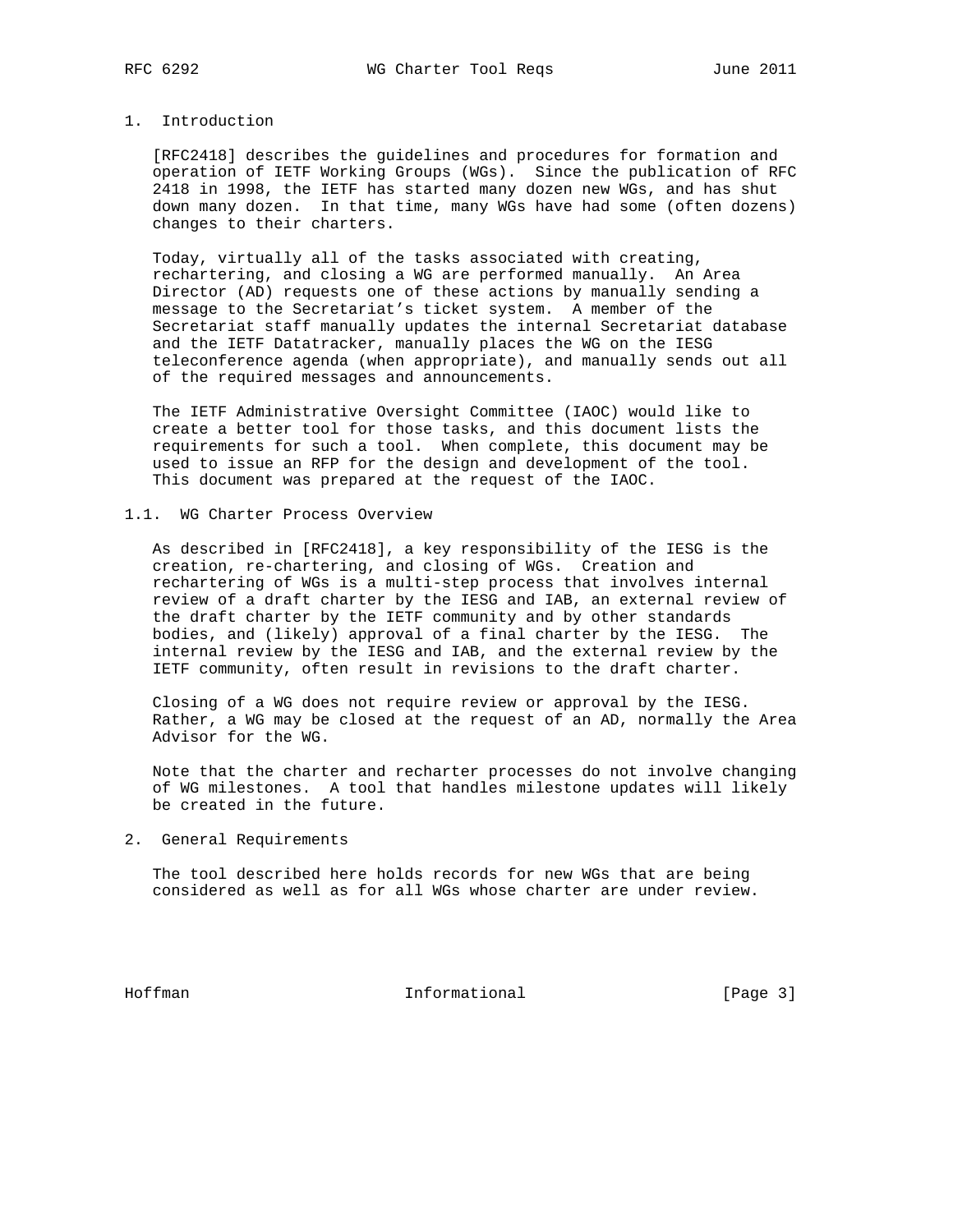2.1. WG Records

- A WG record contains the following fields:
- o name of the WG
- o the WG's acronym
- o names of the WG chairs (if known)
- o names of the WG secretary (if any)
- o names of the WG technical advisors (if any)
- o shepherding AD
- o IETF area
- o charter text
- o mailing list address and archive location
- o previous mailing list (if any)
- o other web sites (such as wikis, trackers, and/or project sites, if any) including web sites existing prior to the WG formation
- o earlier acronyms for the WG
- o explanation for why the WG is being chartered or rechartered (if any)

 In addition, a WG record contains the state of the WG in the review process. That state has one annotation: whether or not the state is for a proposed WG or for an existing WG undergoing rechartering. Some changes in state cause messages to be sent to the Secretariat so that the Secretariat can perform additional steps, such as sending out mail to various parties about the latest version of the charter text, deadlines for an upcoming decision, and so on.

 When a WG record is displayed, that display should also reflect whether the WG currently exists or has been closed; that data comes from a different part of the Datatracker database.

 Any AD can modify fields in an existing WG record. Any AD can use the tool to change the review state of a WG record. The normal order for steps is shown in this document, but an AD can set the state to any valid value at any time.

Hoffman **Informational** Informational [Page 4]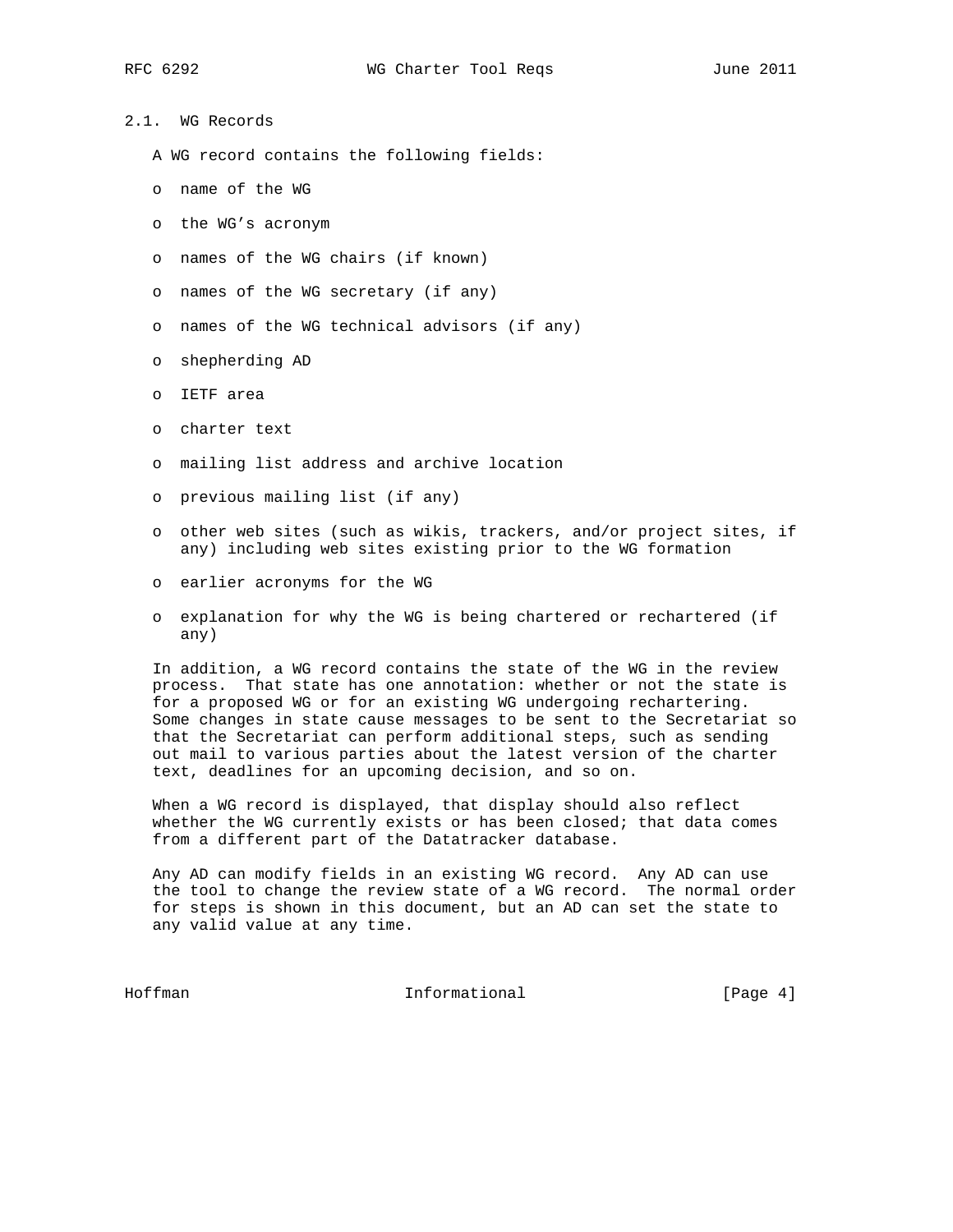### 2.2. Comments

 During the reviews for WG creation and rechartering, ADs can comment on the reviews. Any AD can add a comment to the record of a WG that is under review. Each comment can be flagged as either "blocking" (meaning blocking forward movement until it is resolved) and "non blocking" (meaning that it is only informative or editorial).

### 2.3. Naming of Charter Text Proposals

 Charter text proposals are to be kept for historical purposes. They are kept in files with a specific naming pattern. The pattern for charters before a WG is formed is:

charter-ietf-wgacronym-nn[-mm]

- o "wgacronym" is the acronym of the proposed WG.
- o "nn" is a two-digit charter number assigned in sequence. It starts at "00" for before the WG is first chartered; the first finished charter has a value of "01".
- o "mm" is a two-digit proposal number assigned in sequence. It starts at "00" for the first proposal for a particular version of charter. It is omitted in the actual charter file.

 For instance, if the "example" WG is chartered and then rechartered twice, you might have the following sequence of files:

 charter-ietf-example-00-00.txt (first proposal) charter-ietf-example-00-01.txt (second proposal) charter-ietf-example-00-02.txt (third proposal) charter-ietf-example-01.txt (first charter) charter-ietf-example-01-00.txt (first recharter proposal) charter-ietf-example-01-01.txt (second recharter proposal) charter-ietf-example-01-02.txt (third recharter proposal) charter-ietf-example-02.txt (second charter) charter-ietf-example-02-00.txt (next recharter proposal) . . . charter-ietf-example-03.txt (third charter)

2.4. Wording of Announcements

 An AD can view and edit the standard "WG Review" and "WG Action" announcements before they are sent out during the WG creation, rechartering, and closing processes. If the AD edits the message, the Secretariat is alerted to that fact when they receive the request.

Hoffman **Informational Informational** [Page 5]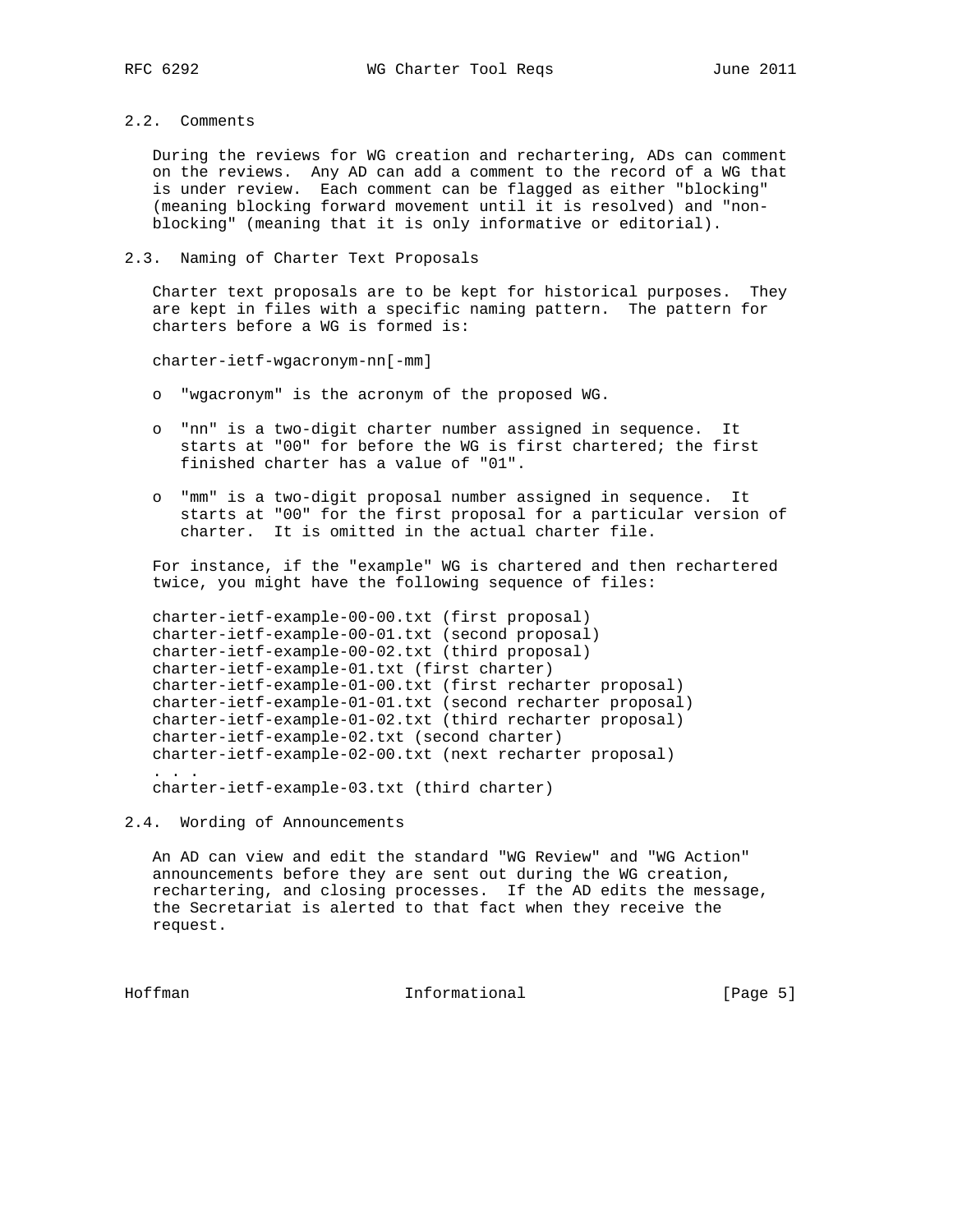# 2.5. Access to the Tool

 Area Directors and the IETF Secretariat currently have access to perform some actions in the Datatracker that other community members do not; this access control continues to be used in many of the extensions listed in this document. Further, the IETF Secretariat can perform all actions that can be performed by any AD in this tool.

### 2.6. Initializing the Tool

 Records for all WGs that are being created, or are in the process of charter updates, will be added before the tool is first publicly deployed.

 The database should also be initialized with current and historical data, namely as much information as is currently known about existing and closed WGs that can be done in a mostly-automated fashion.

#### 3. Creating and Rechartering WGs

#### 3.1. Chartering a New WG

 Any AD can create a new WG record using a simple web form. Creating a record should succeed as long as there is no other WG with the same name. Names must be unique, so the tool will warn the AD if the acronym that is being proposed has been used in earlier WG charter proposals and suggest against its use for a new charter. By default, the field in the form listing the shepherding AD will be prepopulated with the name of the AD who is filling in the form. The AD can fill in all the fields for the proposed WG. The names of the WG chairs can be left off during the initial chartering process.

 (Some Secretariat tools have trouble with acronyms of more than eight characters: they truncate the name. This will probably be fixed in the future. The new tool should have a configuration setting that is set to 8 initially, and it should be adjusted when the Secretariat tools are updated. There may also be problems with names that have hyphens in them. However, WGs that have more than eight characters in their names, and WGs with hyphens in their names, have existed for over a year.)

 Creating a new WG record causes the Datatracker state for this potential new WG to be "Informal IESG review". When the record is created, the AD proposes a length of time (in weeks) for the internal review time; the default is one week.

 The review states in which a WG can exist during its initial chartering are:

Hoffman Informational [Page 6]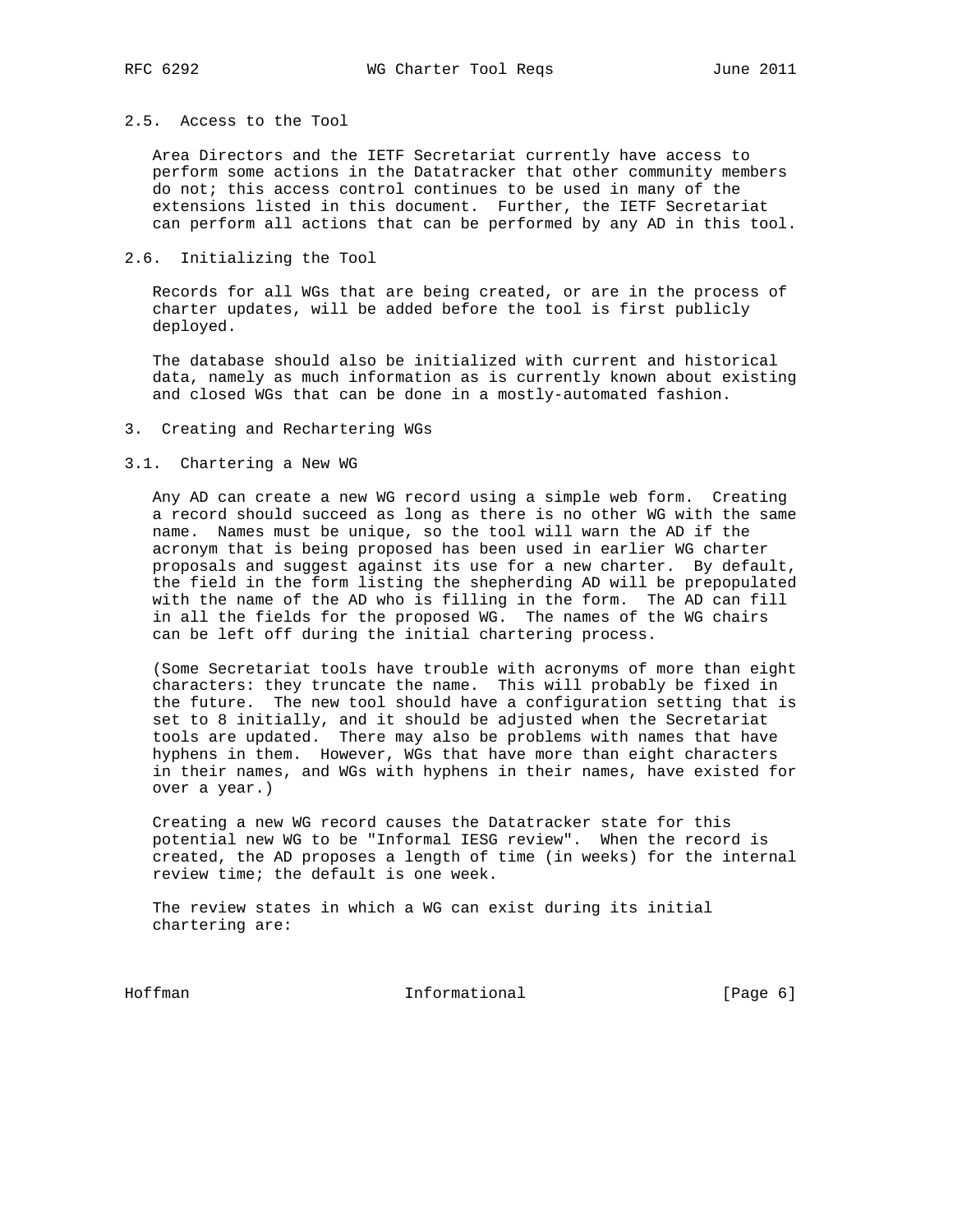- o Informal IESG review -- This is the initial state, moved into by the tool when an AD creates a WG record. When the WG record is moved to this state, a message is sent to the Secretariat. The normal next state is "Internal review" if the idea is accepted, or "Not currently under review" if the idea is abandoned. The tool should prompt the AD if they try to move to the next state in less than the minimum elapsed time set by the AD when creating the WG, but allow the move if the AD responds to the prompt.
- o Internal review -- The IESG and IAB are reviewing the early draft of the charter; this is the initial IESG and IAB review. When moved to this state, a note is sent to the Secretariat to place this on the next IESG telechat and to inform the IAB. The usual next state is "External review" if the idea is adopted, or "Informal IESG review" if the IESG decides the idea needs more work, or "Not currently under review" if the idea is abandoned.
- o External review -- The IETF community and possibly other standards development organizations (SDOs) are reviewing the proposed charter. When moved to this state, a note is sent to the Secretariat to send out the external review announcement to the appropriate lists. The external review announcement will be sent out to the normal IETF-related mailing lists. The AD can specify whether or not to send the announcement to other SDOs (with the default being that it should be), and the AD can also specify additional recipients who should receive the announcement. When moved to this state, a separate note is sent to the Secretariat to schedule discussion for the next IESG telechat. The usual next state is "IESG review", although it might move to "Not currently under review" if the idea is abandoned during the external review.
- o IESG review -- The IESG is reviewing the discussion from the external review of the proposed charter. The usual next state is "WG exists", or "Not currently under review" if the idea is abandoned.
- o WG exists -- The WG was approved by the IESG. When moved to this state, a note is sent to the Secretariat to publish the charter and send the appropriate announcements. The WG remains in this state until there is a request to update the charter.
- o Not currently under review -- The proposed WG is not being considered at this time. A proposed WG charter will remain in this state until an AD moves it to "Informa1 IESG review".

 All states above, except for "WG exists", are given the annotation "Initial chartering".

Hoffman Informational [Page 7]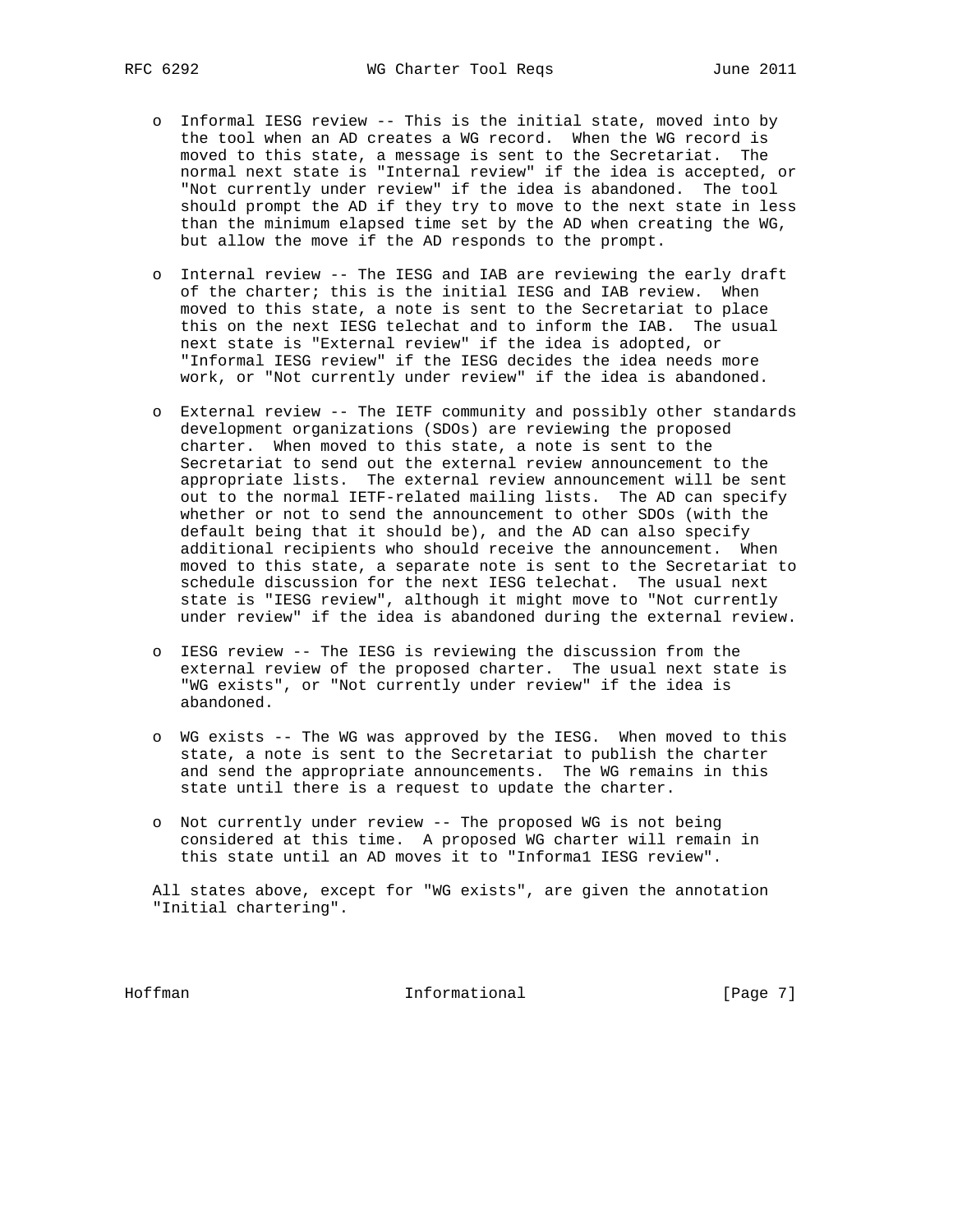The chartering process involves the proposed charter appearing on two IESG telechats. The tool should allow an AD and/or the Secretariat to select the telechat date for the approval events. When the telechat is selected, the state determines where it appears on that telechat's agenda.

# 3.2. Rechartering an Existing WG

 Any AD can request that a WG be rechartered using a simple web form. This form prompts with the current charter and allows all fields to be edited. Asking for a recharter causes the Datatracker state for this WG to be "Informal IESG review". When the recharter record is created, the AD proposes a length of time (in weeks) for the internal review time; the default is one week.

The review states in which a WG can exist during rechartering are:

- o WG exists; Informal IESG recharter review -- This is the initial state, moved into by the tool when an AD asks for a WG to be rechartered. When the WG record is moved to this state, a message is sent to the Secretariat. The normal next state is "WG exists; Internal review" if the idea is accepted, or "WG exists" if this attempt to recharter is abandoned. The tool should prompt the AD if they try to move to the next state in less than the minimum elapsed time set by the AD when asking to recharter the WG.
- o WG exists; Internal recharter review -- The IESG and IAB are reviewing the proposed new charter; this is the initial IESG and IAB review of the new charter. When moved to this state, a note is sent to the Secretariat to place this on the next IESG telechat and to inform the IAB. The usual next state is "WG exists; External review" if the idea is adopted, or "WG exists; Informal IESG review" if the IESG decides the idea needs more work, or "WG exists" if the current rechartering is abandoned or if the new charter is approved during internal review.
- o WG exists; External recharter review -- The IETF community and possibly other SDOs are reviewing the proposed new charter. When moved to this state, a note is sent to the Secretariat to send out the external review announcement to the appropriate lists. The external review announcement will be sent to the normal IETF related mailing lists. The AD can specify whether or not to send the announcement to other SDOs (with the default being that it should be), and the AD can also specify additional recipients who should receive the announcement. The usual next state is "WG exists; IESG review", although it might move to "WG exists" if the current rechartering is abandoned during the external review.

Hoffman Informational [Page 8]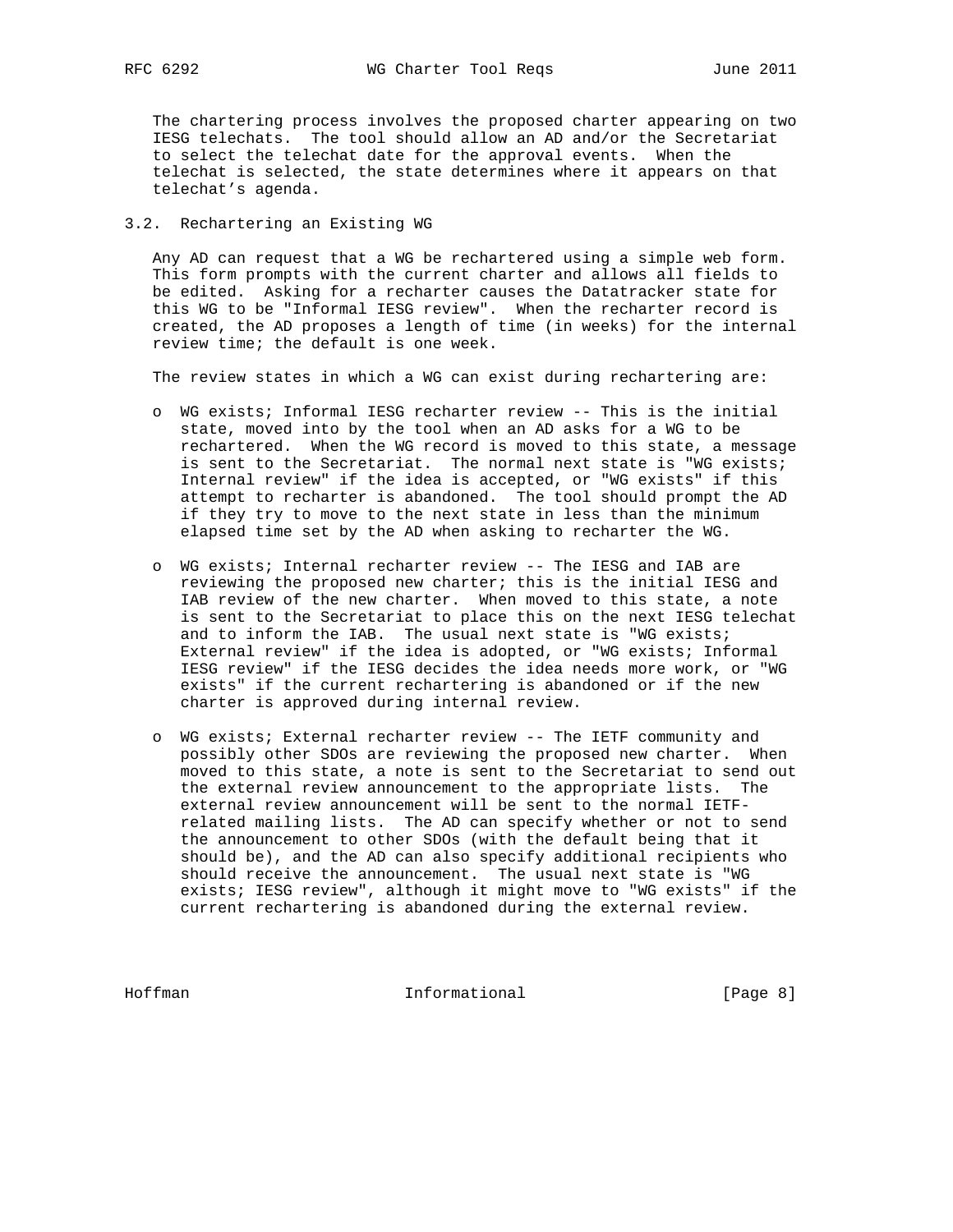- - o WG exists; IESG recharter review -- The IESG is reviewing the discussion from the external review of the recharter. When moved to this state, a note is sent to the Secretariat to schedule discussion for the next IESG telechat. The usual next state is "WG exists".

All states above are given the annotation "Rechartering".

 When rechartering existing WGs, the IESG decides whether or not the recharter needs an external review; many do not.

 The rechartering process involves the proposed charter appearing on one or two IESG telechats. The tool should allow an AD and/or the Secretariat to select the telechat date for the approval events. When the telechat is selected, the state determines where it appears on that telechat's agenda.

3.3. Ballots for Charter Approval

 The current Datatracker has facilities for ballots on adoption of Internet-Drafts to become RFCs. A separate facility needs to be created to allow balloting for initial chartering or rechartering during IESG review. The balloting for charter and rechartering will allow ADs to express "yes", "no", and "abstain" positions, and will allow ADs to change their positions over time.

 As described in Section 2.2, comments can be added to the record for a WG. It is expected that such comments will be added during the balloting process.

4. Requesting the Closing of a WG

 An AD can use the tool to request that the Secretariat close an existing WG. The request action will prompt the AD to provide instructions regarding the disposition of each active Internet-Draft (such as to withdraw the draft, move it to another WG, convert it to an individual submission, and so on), wording for the closure announcement, and the status of the WG mailing list (will it remain open or should it be closed).

- 5. Searching, Comparing, and Tracking Charters
- 5.1. Viewing and Searching the Charter Database

 All members of the IETF community can view the public portions of the charter database. This public view should have an explanation of the states given in this document. They can also search for a WG record in the tool based on one or more of the following criteria:

Hoffman Informational [Page 9]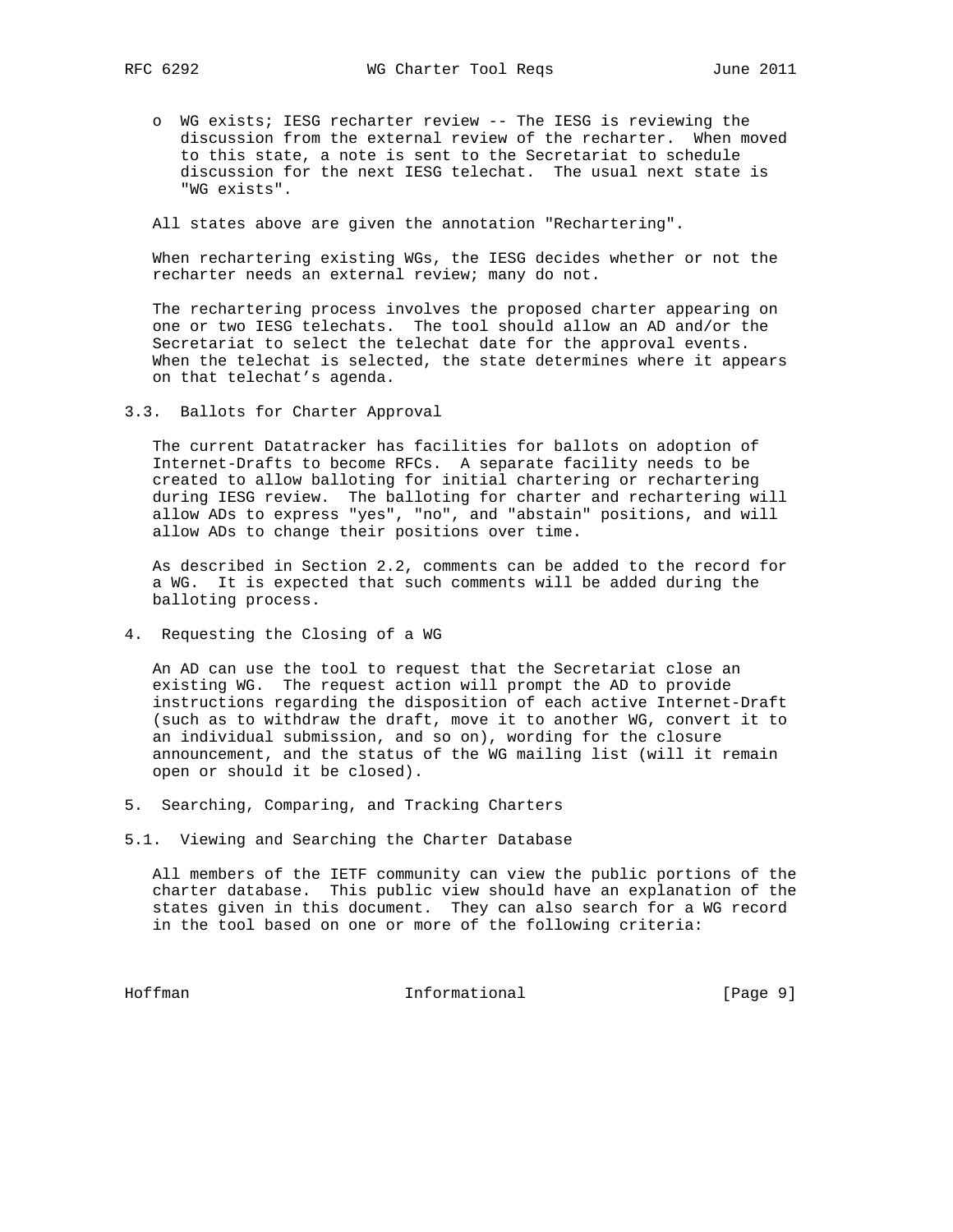- o WG name (full or partial)
- o WG acronym
- o WG charter state
- o Shepherding AD
- o Area
- o Text in any of the fields
- o Earlier acronyms for the WG

 Further, all users can view all snapshots of earlier versions of a WG's charter. Snapshots include the Area, AD, WG name, WG acronym, chairs, and charter text.

5.2. Seeing Differences between Versions of Pre-Approval Wordings

 It needs to be easy to compare differences between different versions of proposed charter language, up to and including the approved version. Using the naming formats given in Section 2, this means that it must be easy to compare wgacronym-charter-ss (for the highest value of "ss") with wgacronym-recharter-ss-nn. It must also be possible to compare any two versions of approved charters (that is, of two values for "ss" in wgacronym-charter-ss). It also must be easy to compare two versions that have different acronyms in the case that the acronym changes during the chartering process.

5.3. Tracking Charters with an Atom Feed

 The tool needs to provide an Atom feed [RFC4287] for the changes in a charter. The contents of the feed are the full WG record, plus an indication of what changed since the last entry in the feed.

6. Security Considerations

 Creating a new tool for tracking the charter of WGs does not affect the security of the Internet in any significant fashion.

7. Acknowledgements

 This document draws heavily on earlier work done on this topic by other writers, such as previous IESG and IAB members. Various members of the IESG contributed many suggestions to this document. In particular David Harrington, Robert Sparks, and Russ Housley contributed a great deal of wording and many ideas.

Hoffman Informational [Page 10]